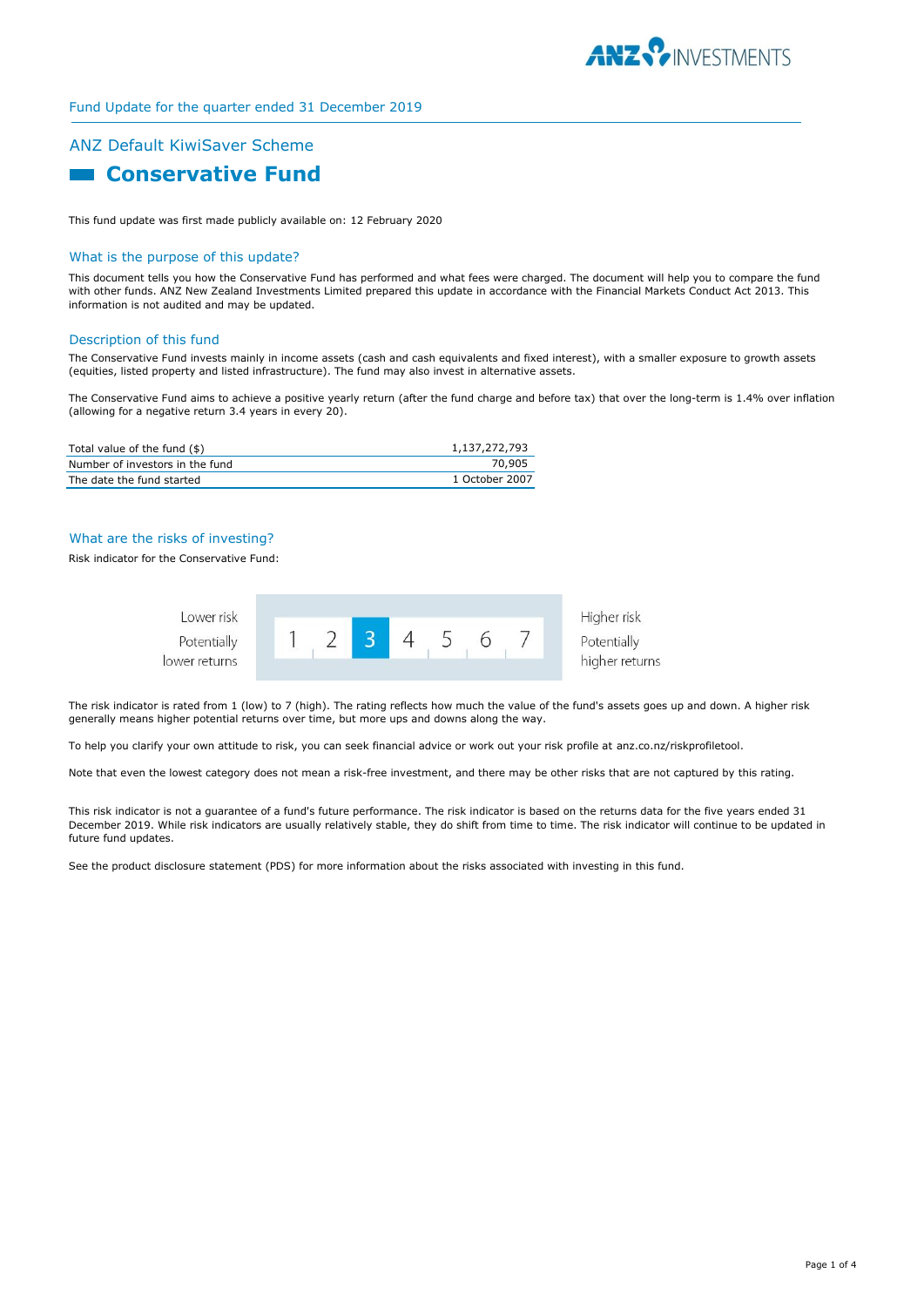## How has the fund performed?

|                                               | Average over past<br>five years | Past year |
|-----------------------------------------------|---------------------------------|-----------|
| Annual return                                 |                                 |           |
| (after deductions for charges and tax)        | 4.09%                           | 7.60%     |
| Annual return                                 |                                 |           |
| (after deductions for charges but before tax) | 5.13%                           | $9.09\%$  |
| Market index annual return                    |                                 |           |
| (reflects no deduction for charges and tax)   | 5.71%                           | $9.51\%$  |

The market index annual return is calculated using the target investment mix and the indices of each asset class.

Additional information about the market index is available in the statement of investment policy and objectives on the offer register at www.discloseregister.companiesoffice.govt.nz.



# **Annual return graph**

This shows the return after fund charges and tax for each of the last 10 years ending 31 March. The last bar shows the average annual return for the last 10 years, up to 31 December 2019.

**Important:** This does not tell you how the fund will perform in the future.

Returns in this update are after tax at the highest prescribed investor rate (PIR) of tax for an individual New Zealand resident. Your tax may be lower.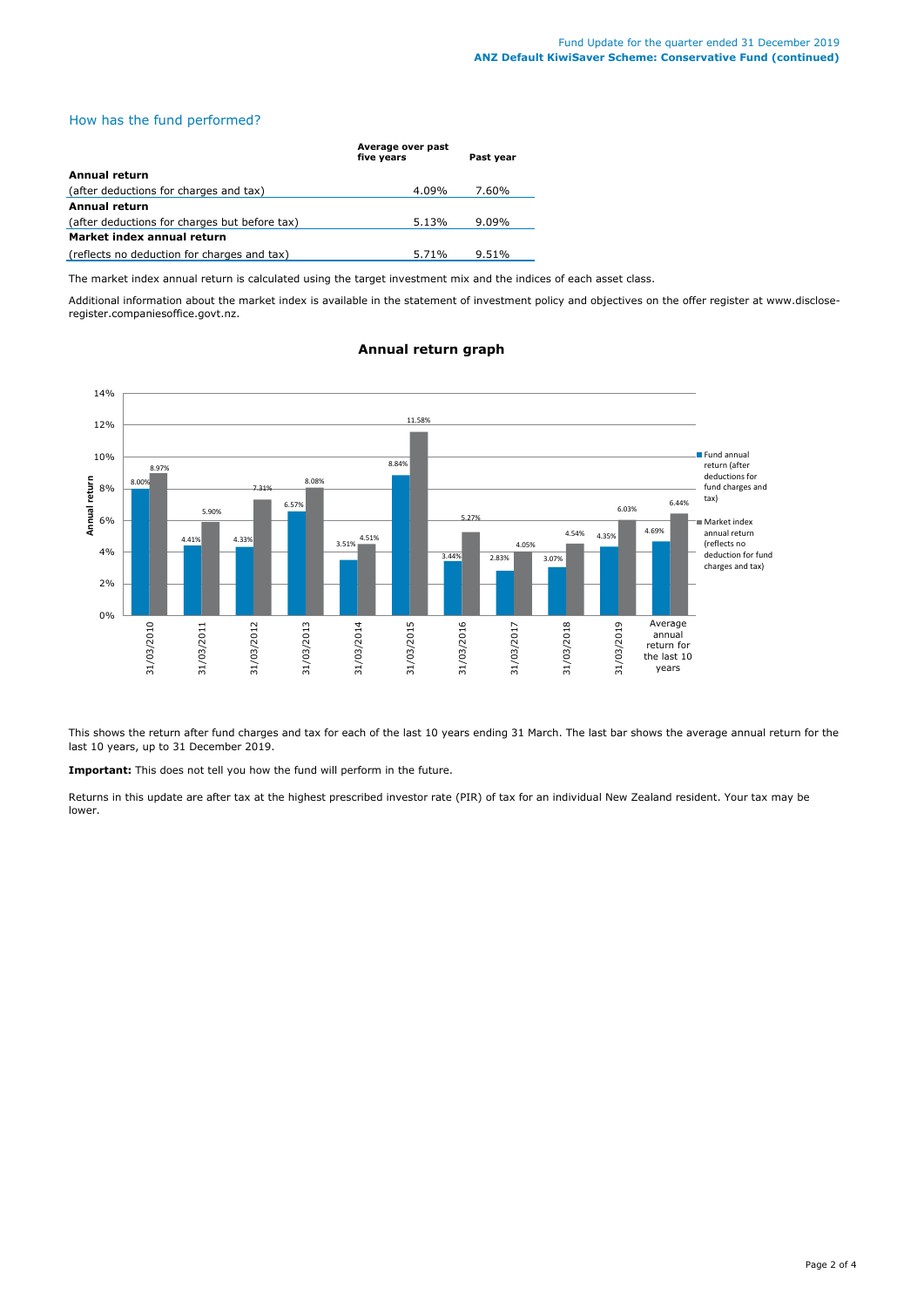## What fees are investors charged?

Investors in the Conservative Fund are charged fund charges. In the year to 31 March 2019 these were:

|                                             | % of net asset value          |  |
|---------------------------------------------|-------------------------------|--|
| Total fund charges <sup>1*</sup>            | 0.51%                         |  |
| Which are made up of:                       |                               |  |
| Total management and administration charges | 0.51%                         |  |
| Including:                                  |                               |  |
| Manager's basic fee                         | 0.45%                         |  |
| Other management and administration charges | 0.06%                         |  |
| Total performance based fees                | $0.00\%$                      |  |
|                                             | Dollar amount per<br>investor |  |
| <b>Other charges</b>                        |                               |  |
| Membership fee <sup>2**</sup>               |                               |  |

\* The manager expects that the fund charges for the next scheme year will be different from the fund charges disclosed in this fund update because the manager's basic fee was reduced on 28 June 2019 from 0.45% to 0.38% per year.

\*\* From 1 April 2019, the membership fee was removed for members under 18 years and reduced from \$24 to \$18 per year for all other members.

Investors are not currently charged individual action fees for specific actions or decisions (for example, for withdrawing from or switching funds). See the PDS for more information about Scheme fees.

Small differences in fees and charges can have a big impact on your investment over the long term.

#### Example of how this applies to an investor

Sarah had \$10,000 in the fund at the start of the year and did not make any further contributions. At the end of the year, Sarah received a return after fund charges were deducted of \$760 (that is 7.60% of her inital \$10,000). Sarah also paid \$24 in other charges. This gives Sarah a total gain after tax of \$736 for the year.

# What does the fund invest in?

#### **Actual investment mix<sup>3</sup> Target investment mix<sup>3</sup>**

This shows the types of assets that the fund invests in. This shows the mix of assets that the fund generally intends to invest in.